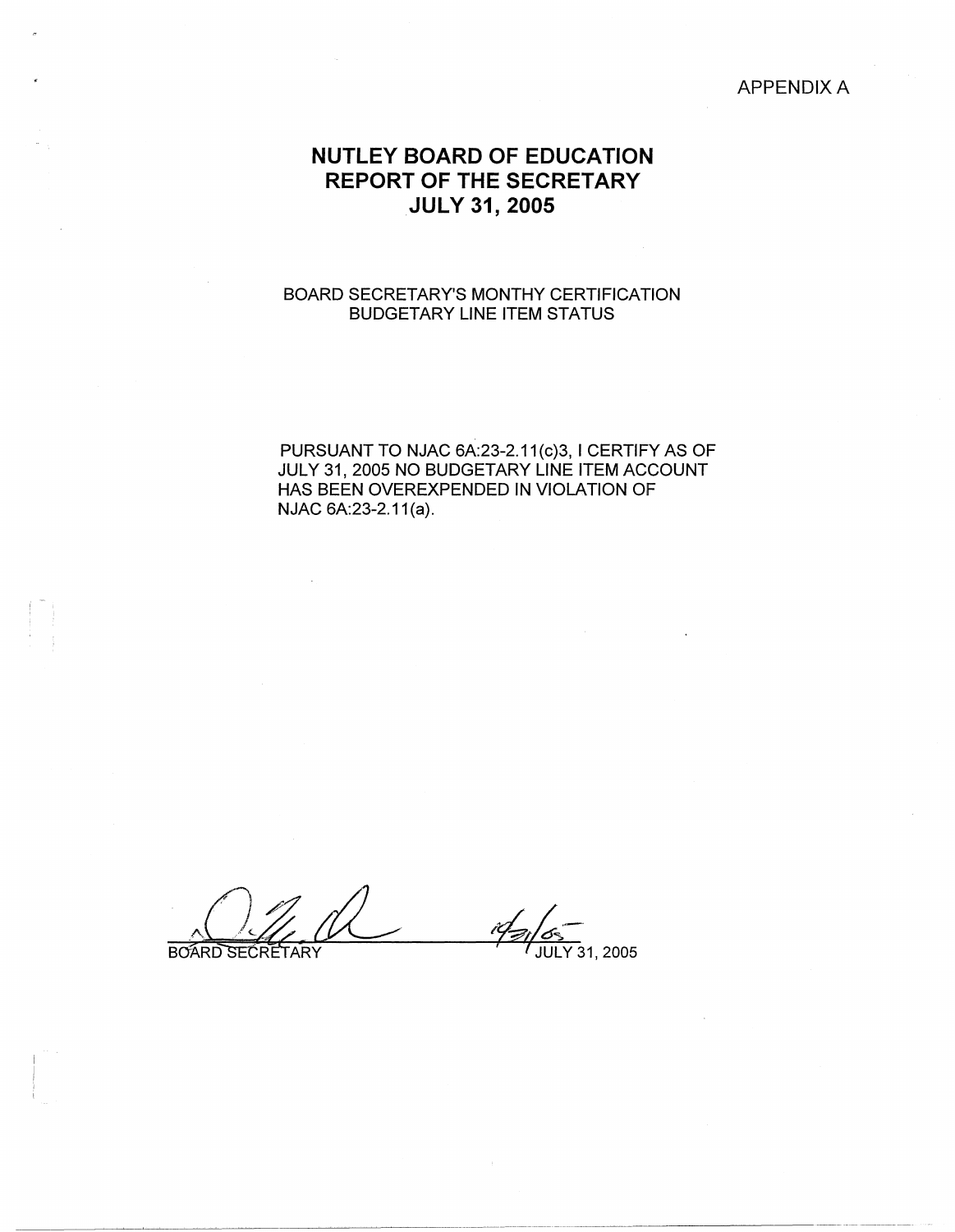| <b>Board Sec Report</b><br><b>Nutley Board of Education</b> |                           |                                             | 10/31/05                           |                  |                                    |
|-------------------------------------------------------------|---------------------------|---------------------------------------------|------------------------------------|------------------|------------------------------------|
| <b>Starting date</b>                                        | 7/1/05                    | <b>Ending date</b>                          | 7/31/05                            | <b>Fund: 10</b>  |                                    |
|                                                             | Assets:                   |                                             | <b>Assets and Resources</b>        |                  |                                    |
| 101                                                         | Cash in bank              |                                             |                                    |                  | \$2,465,665.46                     |
| $102 - 106$                                                 | Cash Equivalents          |                                             |                                    |                  | \$2,100.00                         |
| 111                                                         | Investments               |                                             |                                    |                  | \$0.00                             |
| 116                                                         | Capital Reserve Account   |                                             |                                    |                  | \$96,983.61                        |
| 121                                                         | Tax levy Receivable       |                                             |                                    |                  | \$0.00                             |
|                                                             |                           |                                             |                                    |                  |                                    |
|                                                             | Accounts Receivable:      |                                             |                                    |                  |                                    |
| 132                                                         | Interfund                 |                                             |                                    | \$8,234.85       |                                    |
| 141                                                         |                           | Intergovernmental - State                   |                                    | \$211,170.07     |                                    |
| 142                                                         |                           | Intergovernmental - Federal                 |                                    | \$0.00           |                                    |
| 143                                                         |                           | Intergovernmental - Other                   |                                    | \$6,917.70       |                                    |
| 153, 154                                                    |                           | Other (net of estimated uncollectable of \$ |                                    | \$890.84         | \$227,213.46                       |
|                                                             | Loans Receivable:         |                                             |                                    |                  |                                    |
| 131                                                         | Interfund                 |                                             |                                    | \$0.00           |                                    |
| 151, 152                                                    |                           | Other (Net of estimated uncollectable of \$ |                                    | \$0.00           | \$0.00                             |
|                                                             | Other Current Assets      |                                             |                                    |                  | \$0.00                             |
|                                                             | <b>Resources:</b>         |                                             |                                    |                  |                                    |
| 301                                                         |                           | <b>Estimated revenues</b>                   |                                    | \$45,479,462.00  |                                    |
| 302                                                         |                           | Less revenues                               |                                    | (\$1,795,972.63) |                                    |
|                                                             |                           | <b>Total assets and resources</b>           |                                    |                  | \$43,683,489.37<br>\$46,475,451.90 |
|                                                             |                           |                                             | <b>Liabilities and fund equity</b> |                  |                                    |
|                                                             | Liabilities:              |                                             |                                    |                  |                                    |
|                                                             |                           |                                             |                                    |                  |                                    |
| 411                                                         |                           | Intergovernmental accounts payable - state  |                                    |                  | \$0.00                             |
| 421                                                         | Accounts payable          |                                             |                                    |                  | \$72,706.66                        |
| 431                                                         | Contracts payable         |                                             |                                    |                  | \$0.00                             |
| 451                                                         | Loans payable             |                                             |                                    |                  | \$0.00                             |
| 481                                                         | Deferred revenues         |                                             |                                    |                  | \$0.00                             |
|                                                             | Other current liabilities |                                             |                                    |                  | \$59,029.34                        |
|                                                             |                           | <b>Total liabilities</b>                    |                                    |                  | \$131.736.00                       |

**\$131,736.00**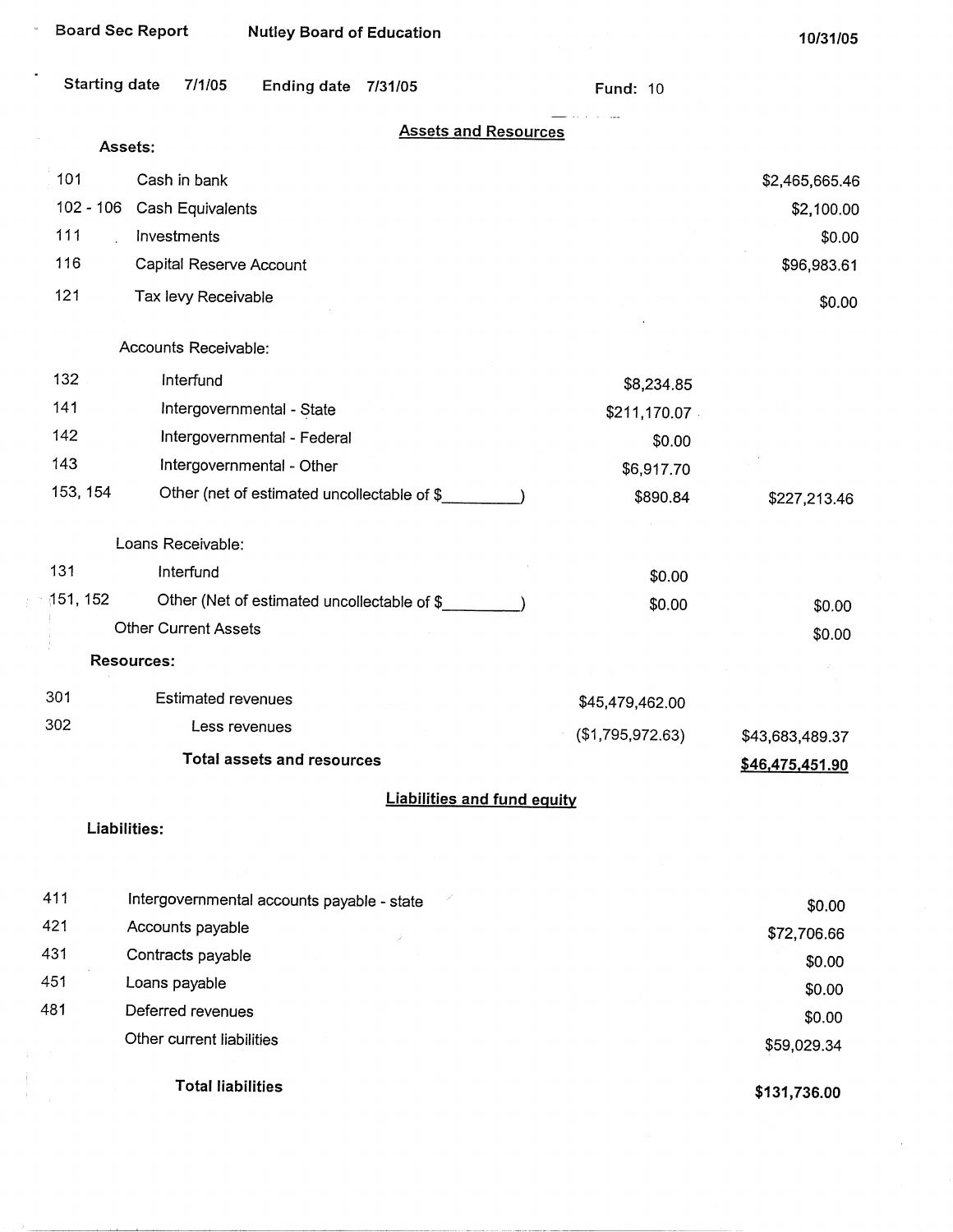| Board Sec Report | <b>Nutley Board of Education</b> |
|------------------|----------------------------------|
|------------------|----------------------------------|

| Starting date 7/1/05 |  | Ending date 7/31/05 |  | <b>Fund: 10</b> |  |
|----------------------|--|---------------------|--|-----------------|--|
|----------------------|--|---------------------|--|-----------------|--|

### Fund **Balance:**

| Appropriated: |                                                        |                   |                   |                 |                 |
|---------------|--------------------------------------------------------|-------------------|-------------------|-----------------|-----------------|
| 753,754       | Reserve for encumbrances                               |                   |                   | \$37,850,981.56 |                 |
| 761           | Capital reserve account - July                         |                   |                   | \$96,659.91     |                 |
| 604           | Add: Increase in capital reserve                       |                   |                   | \$0.00          |                 |
| 307           | Less: Budgeted w/d from capital reserve eligible costs |                   |                   | \$0.00          |                 |
| 309           | Less: Budgeted w/d from capital reserve excess costs   |                   |                   | \$0.00          | \$96,659.91     |
| 762           | Adult education programs                               |                   | \$0.00            |                 |                 |
| 751,752,76x   | Other reserves                                         |                   |                   | \$0.00          |                 |
| 601           | Appropriations                                         |                   | \$45,736,412.38   |                 |                 |
| 602           | Less: Expenditures                                     | (\$1,081,580.48)  |                   |                 |                 |
|               | Encumbrances                                           | (\$37,850,981.56) | (\$38,932,562.04) | \$6,803,850.34  |                 |
|               | Total appropriated                                     |                   |                   | \$44,751,491.81 |                 |
|               | Unappropriated:                                        |                   |                   |                 |                 |
| 770           | Fund balance, July 1                                   |                   |                   | \$1,828,656.09  |                 |
| 303           | <b>Budgeted fund balance</b>                           |                   |                   | (\$236,432.00)  |                 |
|               | Total fund balance                                     |                   |                   |                 | \$46,343,715.90 |
|               | <b>Total liabilities and fund equity</b>               |                   |                   |                 | \$46,475,451.90 |
|               |                                                        |                   |                   |                 |                 |

## **Recapitulation of Budgeted Fund Balance:**

| <b>Budgeted</b>   | Actual           | <b>Variance</b>   |
|-------------------|------------------|-------------------|
| \$45,736,412.38   | \$38,932,562.04  | \$6,803,850.34    |
| (\$45,479,462.00) | (\$1,795,972.63) | (\$43,683,489.37) |
| \$256,950.38      | \$37,136,589.41  | (\$36,879,639.03) |
|                   |                  |                   |
| \$0.00            | \$323.70         | (\$323.70)        |
| \$0.00            | \$0.00           |                   |
| \$256,950.38      | \$37,136,913.11  | (\$36,879,962.73) |
| (\$20,518.38)     | (\$20,518.38)    |                   |
| \$236,432.00      | \$37,116,394.73  | (\$36,879,962.73) |
|                   |                  |                   |

Prepared and submitted by :

Board Secretary

 $\frac{1}{\frac{1}{2}}$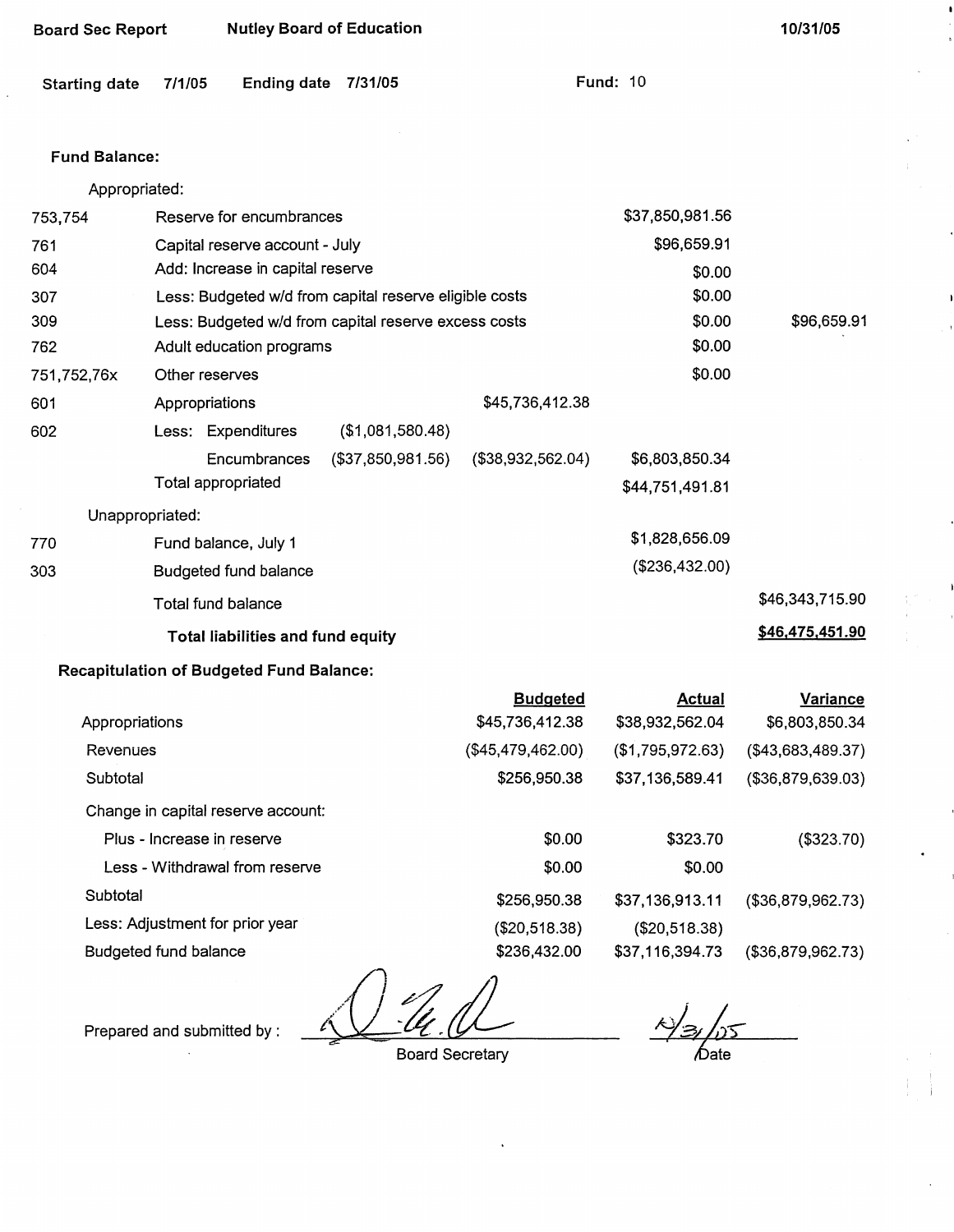| <b>Board Sec Report</b> |                             | <b>Nutley Board of Education</b>           |                                             |                                    |                 | 10/31/05       |
|-------------------------|-----------------------------|--------------------------------------------|---------------------------------------------|------------------------------------|-----------------|----------------|
| <b>Starting date</b>    | 7/1/05                      | <b>Ending date</b>                         | 7/31/05                                     |                                    | <b>Fund: 20</b> |                |
|                         | Assets:                     |                                            |                                             | <b>Assets and Resources</b>        |                 |                |
| ំ101                    | Cash in bank                |                                            |                                             |                                    |                 | \$180,762.52   |
|                         | 102 - 106 Cash Equivalents  |                                            |                                             |                                    |                 | \$0.00         |
| 111                     | Investments                 |                                            |                                             |                                    |                 | \$0.00         |
| 116                     | Capital Reserve Account     |                                            |                                             |                                    |                 | \$0.00         |
| 121                     | Tax levy Receivable         |                                            |                                             |                                    |                 | \$0.00         |
|                         |                             |                                            |                                             |                                    |                 |                |
|                         | Accounts Receivable:        |                                            |                                             |                                    |                 |                |
| 132                     | Interfund                   |                                            |                                             |                                    | \$0.00          |                |
| 141                     |                             | Intergovernmental - State                  |                                             |                                    | \$694.07        |                |
| 142                     |                             | Intergovernmental - Federal                |                                             |                                    | \$440.96        |                |
| 143                     |                             | Intergovernmental - Other                  |                                             |                                    | \$0.00          |                |
| 153, 154                |                             |                                            | Other (net of estimated uncollectable of \$ |                                    | \$0.00          | \$1,135.03     |
|                         | Loans Receivable:           |                                            |                                             |                                    |                 |                |
| 131                     | Interfund                   |                                            |                                             |                                    | \$0.00          |                |
| 151, 152                |                             |                                            | Other (Net of estimated uncollectable of \$ |                                    | \$0.00          | \$0.00         |
|                         | <b>Other Current Assets</b> |                                            |                                             |                                    |                 | \$0.00         |
|                         | <b>Resources:</b>           |                                            |                                             |                                    |                 |                |
| 301                     | <b>Estimated revenues</b>   |                                            |                                             |                                    | \$1,221,270.00  |                |
| 302                     |                             | Less revenues                              |                                             |                                    | (\$60,417.00)   | \$1,160,853.00 |
|                         |                             | Total assets and resources                 |                                             |                                    |                 | \$1,342,750.55 |
|                         |                             |                                            |                                             | <b>Liabilities and fund equity</b> |                 |                |
|                         | Liabilities:                |                                            |                                             |                                    |                 |                |
|                         |                             |                                            |                                             |                                    |                 |                |
| 411                     |                             | Intergovernmental accounts payable - state |                                             |                                    |                 | \$114.47       |
| 421                     | Accounts payable            |                                            |                                             |                                    |                 | \$3,078.73     |
| 431                     | Contracts payable           |                                            |                                             |                                    |                 | \$0.00         |
| 451                     | Loans payable               |                                            |                                             |                                    |                 | \$0.00         |
| 481                     | Deferred revenues           |                                            |                                             |                                    |                 | \$155,676.48   |
|                         | Other current liabilities   |                                            |                                             |                                    |                 | \$257.80       |
|                         | <b>Total liabilities</b>    |                                            |                                             |                                    |                 | \$159,127.48   |

 $\mathcal{A}^{\prime}$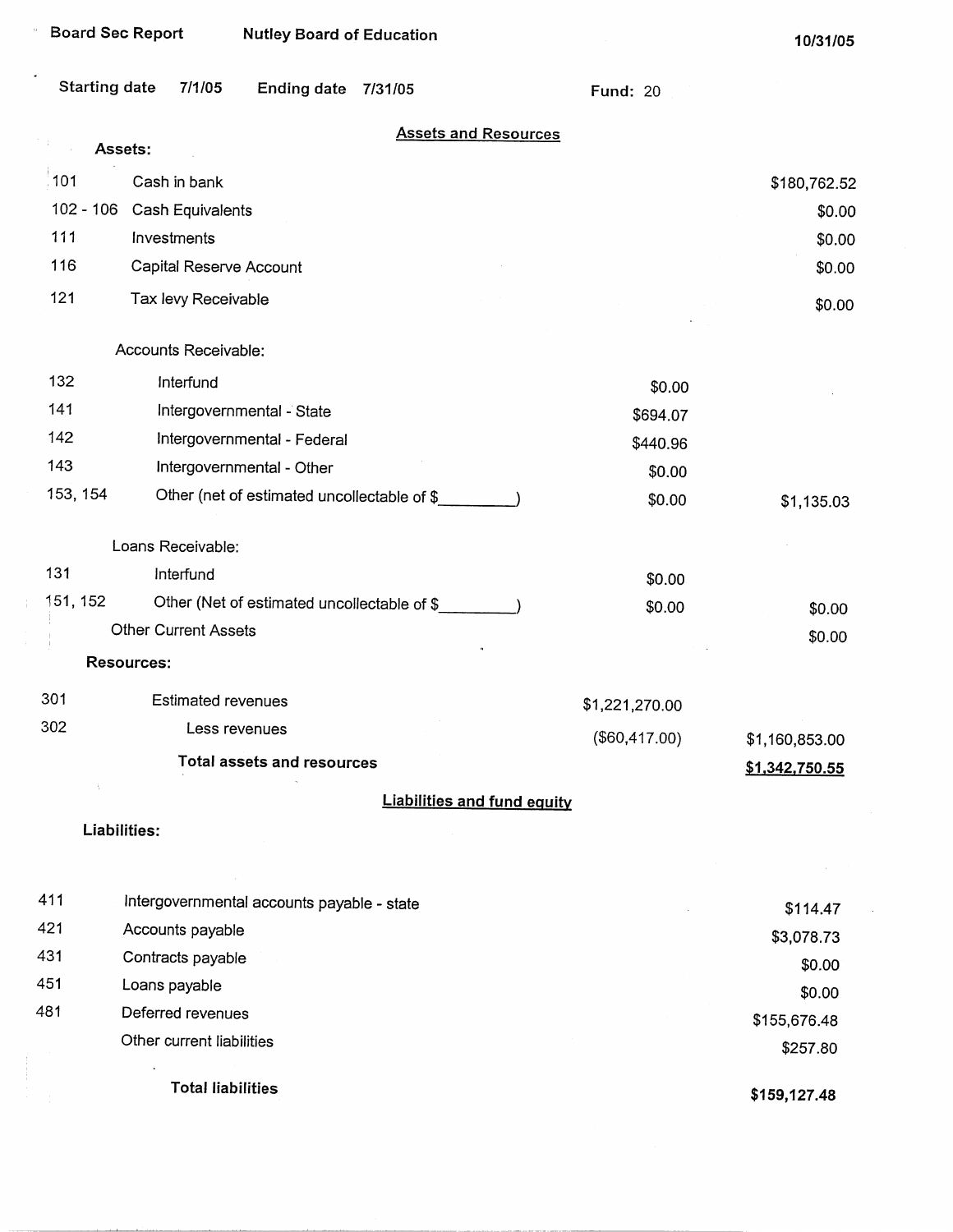| <b>Board Sec Report</b> |                | <b>Nutley Board of Education</b>                       |               |                  |                     | 10/31/05         |
|-------------------------|----------------|--------------------------------------------------------|---------------|------------------|---------------------|------------------|
| <b>Starting date</b>    | 7/1/05         | Ending date 7/31/05                                    |               |                  | <b>Fund: 20</b>     |                  |
| <b>Fund Balance:</b>    |                |                                                        |               |                  |                     |                  |
| Appropriated:           |                |                                                        |               |                  |                     |                  |
| 753,754                 |                | Reserve for encumbrances                               |               |                  | \$21,785.60         |                  |
| 761                     |                | Capital reserve account - July                         |               |                  | \$0.00              |                  |
| 604                     |                | Add: Increase in capital reserve                       |               |                  | \$0.00              |                  |
| 307                     |                | Less: Budgeted w/d from capital reserve eligible costs |               |                  | \$0.00              |                  |
| 309                     |                | Less: Budgeted w/d from capital reserve excess costs   |               |                  | \$0.00              | \$0.00           |
| 762                     |                | Adult education programs                               |               |                  | \$0.00              |                  |
| 751,752,76x             | Other reserves |                                                        |               |                  | \$0.00 <sub>0</sub> |                  |
| 601                     | Appropriations |                                                        |               | \$1,305,753.21   |                     |                  |
| 602                     |                | Less: Expenditures                                     | (\$37,646.93) |                  |                     |                  |
|                         |                | Encumbrances                                           | (\$21,785.60) | (\$59,432.53)    | \$1,246,320.68      |                  |
|                         |                | <b>Total appropriated</b>                              |               |                  | \$1,268,106.28      |                  |
| Unappropriated:         |                |                                                        |               |                  |                     |                  |
| 770                     |                | Fund balance, July 1                                   |               |                  | \$0.00              |                  |
| 303                     |                | <b>Budgeted fund balance</b>                           |               |                  | (\$84,483.21)       |                  |
|                         |                | Total fund balance                                     |               |                  |                     | \$1,183,623.07   |
|                         |                | <b>Total liabilities and fund equity</b>               |               |                  |                     | \$1,342,750.55   |
|                         |                | <b>Recapitulation of Budgeted Fund Balance:</b>        |               |                  |                     |                  |
|                         |                |                                                        |               | <b>Budgeted</b>  | <b>Actual</b>       | Variance         |
| Appropriations          |                |                                                        |               | \$1,305,753.21   | \$59,432.53         | \$1,246,320.68   |
| Revenues                |                |                                                        |               | (\$1,221,270.00) | (\$60,417.00)       | (\$1,160,853.00) |
| Subtotal                |                |                                                        |               | \$84,483.21      | (\$984.47)          | \$85,467.68      |
|                         |                | Change in capital reserve account:                     |               |                  |                     |                  |

Change in capital reserve account: Plus - Increase in reserve Less - Withdrawal from reserve Subtotal Less: Adjustment for prior year \$0.00 \$0.00 \$84,483.21 \$0.00 \$0.00 \$0.00 (\$984.47) \$0.00 \$0.00 \$85,467.68

\$84,483.21

Budgeted fund balance

Prepared and submitted by:

Board Secretary

70 ' *I*  Date

\$85,467.68

(\$984.47)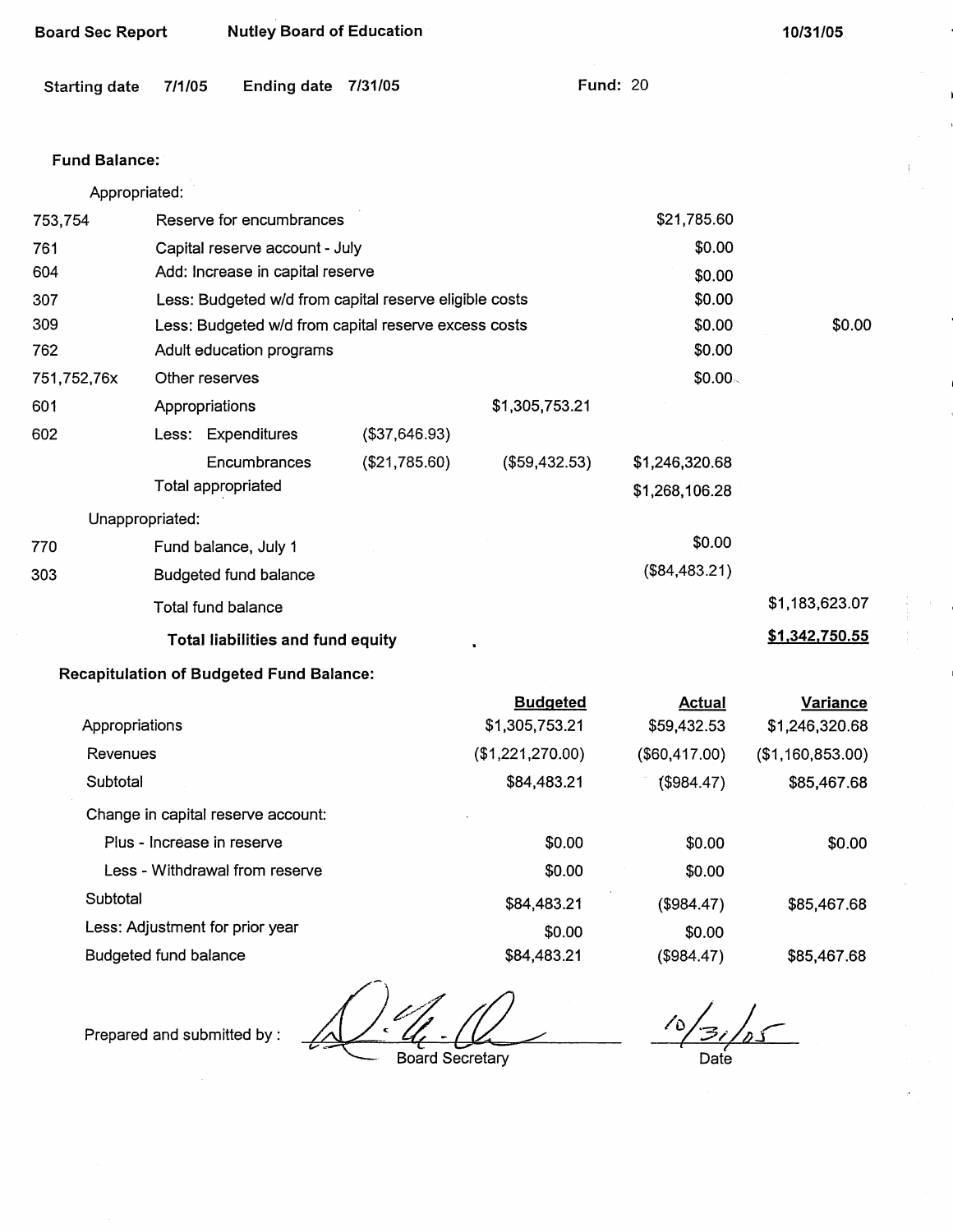|                      | <b>Board Sec Report</b><br><b>Nutley Board of Education</b> |                 | 10/31/05        |
|----------------------|-------------------------------------------------------------|-----------------|-----------------|
| <b>Starting date</b> | 7/1/05<br><b>Ending date</b><br>7/31/05                     | <b>Fund: 30</b> |                 |
|                      | <b>Assets and Resources</b><br>Assets:                      |                 |                 |
| 101                  | Cash in bank                                                |                 | \$13,544,173.22 |
| $102 - 106$          | Cash Equivalents                                            |                 | \$0.00          |
| 111                  | Investments                                                 |                 | \$0.00          |
| 116                  | Capital Reserve Account                                     |                 | \$0.00          |
| 121                  | Tax levy Receivable                                         |                 | \$0.00          |
|                      | Accounts Receivable:                                        |                 |                 |
| 132                  | Interfund                                                   | \$22,659.00     |                 |
| 141                  | Intergovernmental - State                                   | \$10,470,185.66 |                 |
| 142                  | Intergovernmental - Federal                                 | \$0.00          |                 |
| 143                  | Intergovernmental - Other                                   | \$0.00          |                 |
| 153, 154             | Other (net of estimated uncollectable of \$                 | \$0.00          | \$10,492,844.66 |
|                      | Loans Receivable:                                           |                 |                 |
| 131                  | Interfund                                                   | \$0.00          |                 |
| 151, 152             | Other (Net of estimated uncollectable of \$                 | \$0.00          | \$0.00          |
|                      | <b>Other Current Assets</b>                                 |                 | \$0.00          |
|                      | <b>Resources:</b>                                           |                 |                 |
| 301                  | $\setminus$ :<br><b>Estimated revenues</b>                  | \$0.00          |                 |
| 302                  | Less revenues                                               | \$0.00          | \$0.00          |
|                      | <b>Total assets and resources</b>                           |                 | \$24,037,017.88 |
|                      | <b>Liabilities and fund equity</b>                          |                 |                 |
|                      | Liabilities:                                                |                 |                 |
|                      |                                                             |                 |                 |
| 411                  | Intergovernmental accounts payable - state                  |                 | \$0.00          |
| 421                  | Accounts payable                                            |                 | \$287,607.77    |
| 431                  | Contracts payable                                           |                 | \$0.00          |
| 451                  | Loans payable                                               |                 | \$0.00          |
| 481                  | Deferred revenues                                           |                 | \$10,470,185.66 |
|                      | Other current liabilities                                   |                 | \$23,481.48     |

 $\mathcal{L}^{\text{max}}_{\text{max}}$  and

Total liabilities

**\$10,781,274.91** 

 $\sim$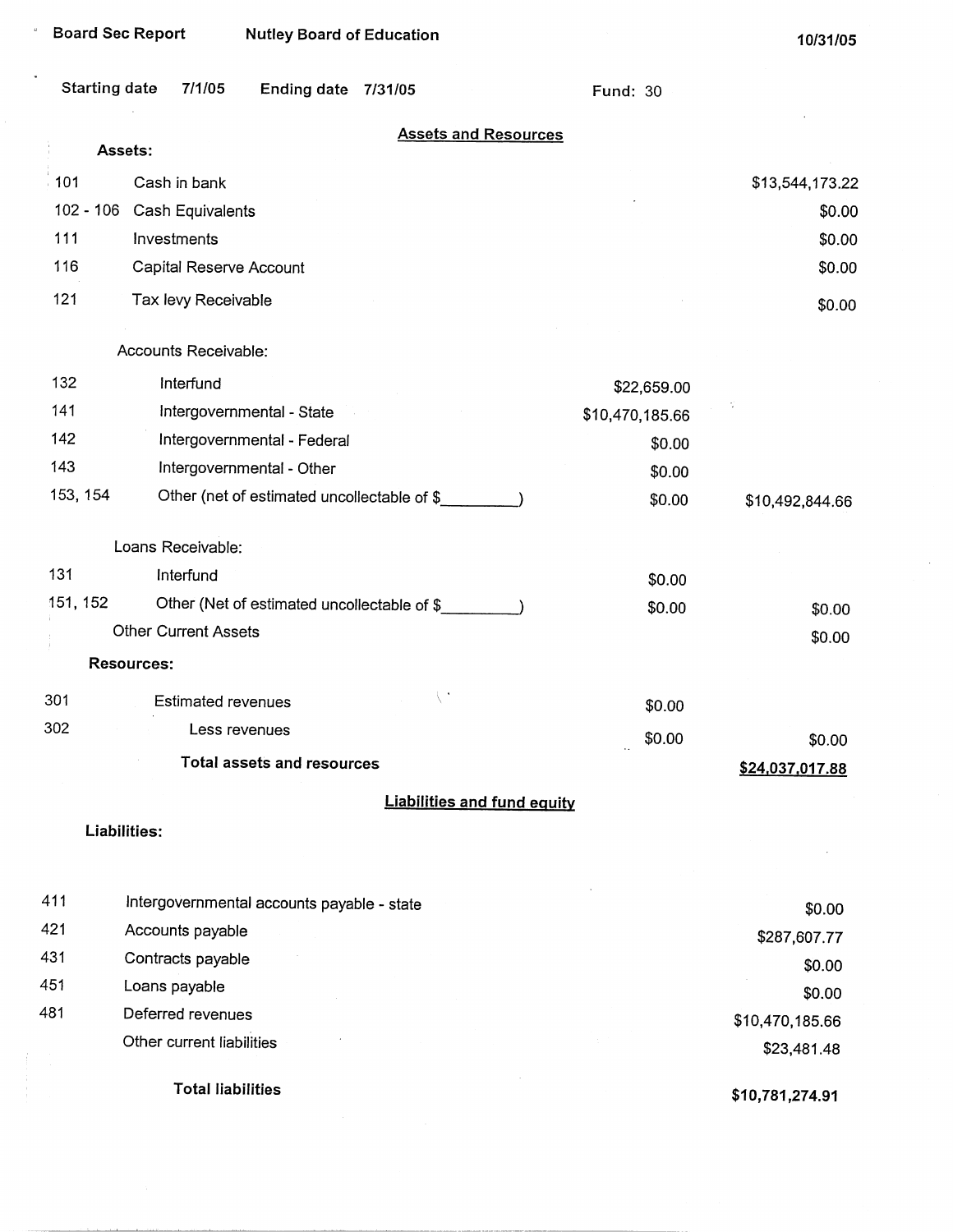| <b>Board Sec Report</b> |                                                        | <b>Nutley Board of Education</b> |                  |                  |                 | 10/31/05 |
|-------------------------|--------------------------------------------------------|----------------------------------|------------------|------------------|-----------------|----------|
| <b>Starting date</b>    | 7/1/05                                                 | <b>Ending date</b>               | 7/31/05          |                  | <b>Fund: 30</b> |          |
| <b>Fund Balance:</b>    |                                                        |                                  |                  |                  |                 |          |
| Appropriated:           |                                                        |                                  |                  |                  |                 |          |
| 753,754                 |                                                        | Reserve for encumbrances         |                  |                  | \$1,284,874.42  |          |
| 761                     | Capital reserve account - July                         |                                  |                  | \$0.00           |                 |          |
| 604                     | Add: Increase in capital reserve<br>\$0.00             |                                  |                  |                  |                 |          |
| 307                     | Less: Budgeted w/d from capital reserve eligible costs |                                  |                  |                  | \$0.00          |          |
| 309                     | Less: Budgeted w/d from capital reserve excess costs   |                                  |                  | \$0.00           | \$0.00          |          |
| 762                     |                                                        | Adult education programs         |                  |                  | \$0.00          |          |
| 751,752,76x             | Other reserves                                         |                                  |                  |                  | \$12,863,602.02 |          |
| 601                     | Appropriations                                         |                                  |                  | \$22,658,907.96  |                 |          |
| 602                     |                                                        | Less: Expenditures               | (\$176,286.08)   |                  |                 |          |
|                         |                                                        | Encumbrances                     | (\$1,284,874.42) | (\$1,461,160.50) | \$21,197,747.46 |          |
|                         |                                                        | Total appropriated               |                  |                  | \$35,346,223.90 |          |
| Unappropriated:         |                                                        |                                  |                  |                  |                 |          |
| 770                     |                                                        | Fund balance, July 1             |                  |                  | \$0.00          |          |
|                         |                                                        |                                  |                  |                  | 1000000000000   |          |

303 Budgeted fund balance (\$22,090,480.93)

Total fund balance \$13,255,742.97

# **Total liabilities and fund equity** *Allenger and two states and fund equity* **<b>***\$24,037,017.88*

## **Recapitulation of Budgeted** Fund **Balance:**

|                                    | <b>Budgeted</b> | Actual         | Variance        |
|------------------------------------|-----------------|----------------|-----------------|
| Appropriations                     | \$22,658,907.96 | \$1,461,160.50 | \$21,197,747.46 |
| Revenues                           | \$0.00          | \$0.00         | \$0.00          |
| Subtotal                           | \$22,658,907.96 | \$1,461,160.50 | \$21,197,747.46 |
| Change in capital reserve account: |                 |                |                 |
| Plus - Increase in reserve         | \$0.00          | \$0.00         | \$0.00          |
| Less - Withdrawal from reserve     | \$0.00          | \$0.00         |                 |
| Subtotal                           | \$22,658,907.96 | \$1,461,160.50 | \$21,197,747.46 |
| Less: Adjustment for prior year    | (\$568,427.03)  | (\$568,427.03) |                 |
| Budgeted fund balance              | \$22,090,480.93 | \$892,733.47   | \$21,197,747.46 |

Prepared and submitted by :

Board Secretary

 $\frac{10}{31/05}$ 

Date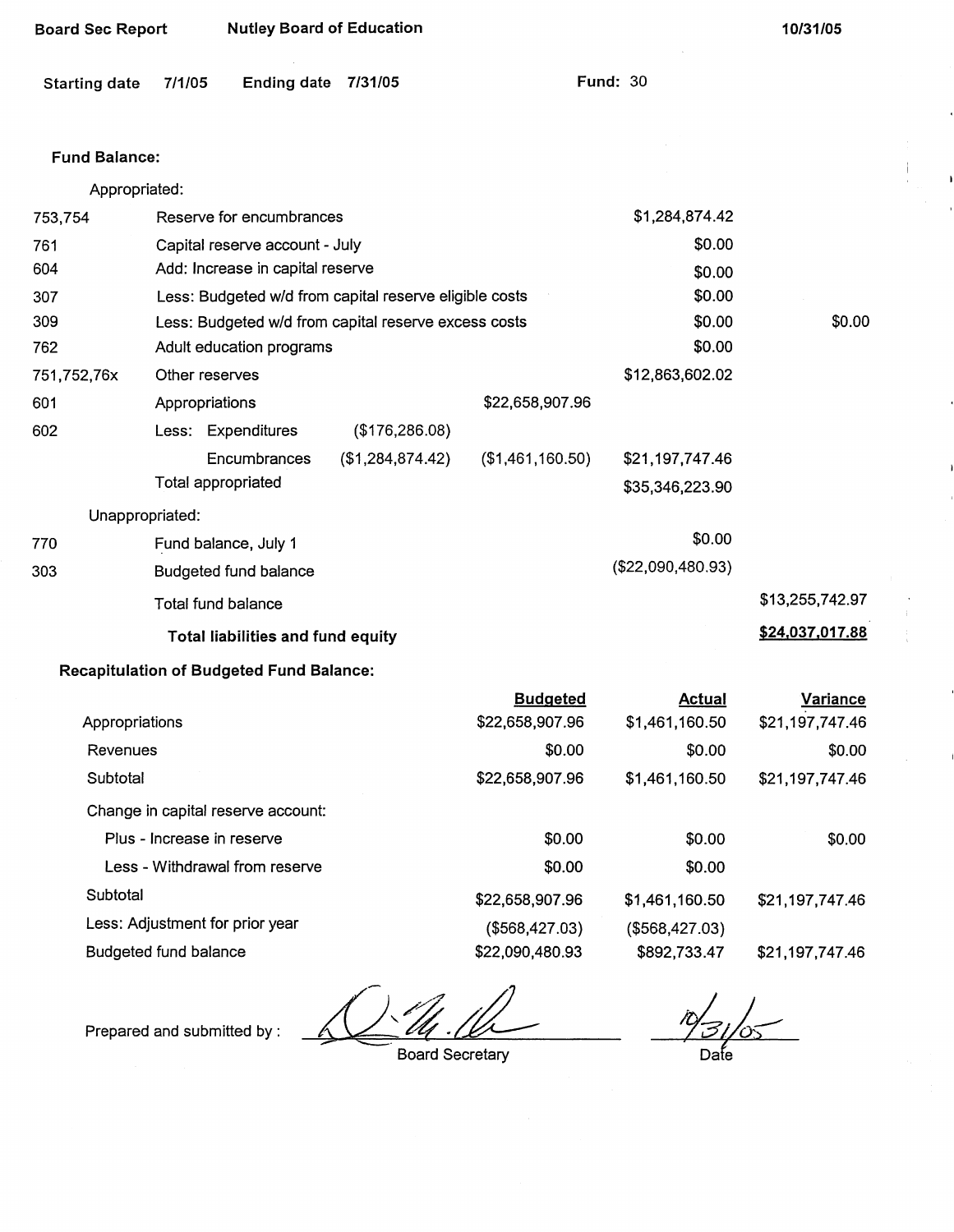|             | <b>Board Sec Report</b>        | <b>Nutley Board of Education</b>           |                                             |                 | 10/31/05       |
|-------------|--------------------------------|--------------------------------------------|---------------------------------------------|-----------------|----------------|
|             | <b>Starting date</b><br>7/1/05 | <b>Ending date</b>                         | 7/31/05                                     | <b>Fund: 40</b> |                |
|             | Assets:                        |                                            | <b>Assets and Resources</b>                 |                 |                |
| 101         | Cash in bank                   |                                            |                                             |                 | \$0.63         |
| $102 - 106$ | Cash Equivalents               |                                            |                                             |                 | \$0.00         |
| 111         | Investments                    |                                            |                                             |                 | \$0.00         |
| 116         | Capital Reserve Account        |                                            |                                             |                 | \$0.00         |
| 121         | Tax levy Receivable            |                                            |                                             |                 | \$0.00         |
|             | Accounts Receivable:           |                                            |                                             |                 |                |
| 132         | Interfund                      |                                            |                                             | \$15,254.68     |                |
| 141         |                                | Intergovernmental - State                  |                                             | \$0.00          |                |
| 142         |                                | Intergovernmental - Federal                |                                             | \$0.00          |                |
| 143         |                                | Intergovernmental - Other                  |                                             | \$0.00          |                |
| 153, 154    |                                |                                            | Other (net of estimated uncollectable of \$ | \$0.00          | \$15,254.68    |
|             | Loans Receivable:              |                                            |                                             |                 |                |
| 131         | Interfund                      |                                            |                                             | \$0.00          |                |
| 151, 152    |                                |                                            | Other (Net of estimated uncollectable of \$ | \$0.00          | \$0.00         |
|             | <b>Other Current Assets</b>    |                                            |                                             |                 | \$0.00         |
|             | Resources:                     |                                            |                                             |                 |                |
| 301         | <b>Estimated revenues</b>      |                                            |                                             | \$1,322,874.00  |                |
| 302         |                                | Less revenues                              |                                             | \$0.00          | \$1,322,874.00 |
|             |                                | <b>Total assets and resources</b>          |                                             |                 | \$1,338,129.31 |
|             |                                |                                            | <b>Liabilities and fund equity</b>          |                 |                |
|             | Liabilities:                   |                                            |                                             |                 |                |
|             |                                |                                            |                                             |                 |                |
| 411         |                                | Intergovernmental accounts payable - state |                                             |                 | \$0.00         |
| 421         | Accounts payable               |                                            |                                             |                 | \$0.00         |
| 431         | Contracts payable              |                                            |                                             |                 | \$0.00         |
| 451         | Loans payable                  |                                            |                                             |                 | \$0.00         |
| 481         | Deferred revenues              |                                            |                                             |                 | \$0.00         |
|             | Other current liabilities      |                                            |                                             |                 | \$8,761.76     |
|             | <b>Total liabilities</b>       |                                            |                                             |                 | \$8,761.76     |

 $\hat{\boldsymbol{\beta}}$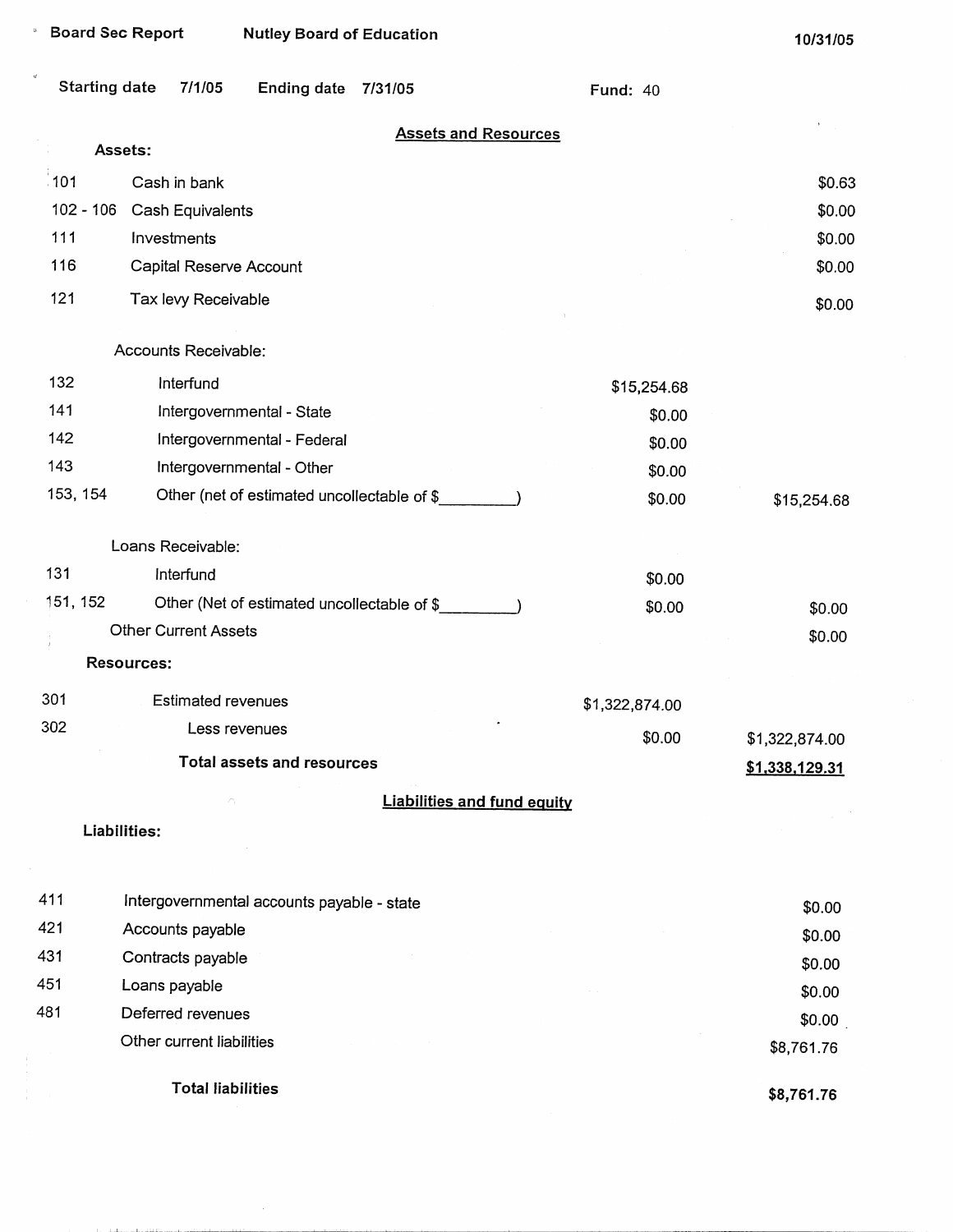| <b>Board Sec Report</b> |                            | <b>Nutley Board of Education</b>                       |                |                                   | 10/31/05                         |                                   |
|-------------------------|----------------------------|--------------------------------------------------------|----------------|-----------------------------------|----------------------------------|-----------------------------------|
| <b>Starting date</b>    | 7/1/05                     | <b>Ending date</b>                                     | 7/31/05        |                                   | <b>Fund: 40</b>                  |                                   |
| <b>Fund Balance:</b>    |                            |                                                        |                |                                   |                                  |                                   |
| Appropriated:           |                            |                                                        |                |                                   |                                  |                                   |
| 753,754                 |                            | Reserve for encumbrances                               |                |                                   | \$127,875.00                     |                                   |
| 761                     |                            | Capital reserve account - July                         |                |                                   | \$0.00                           |                                   |
| 604                     |                            | Add: Increase in capital reserve                       |                |                                   | \$0.00                           |                                   |
| 307                     |                            | Less: Budgeted w/d from capital reserve eligible costs |                |                                   | \$0.00                           |                                   |
| 309                     |                            | Less: Budgeted w/d from capital reserve excess costs   |                |                                   | \$0.00                           | \$0.00                            |
| 762                     |                            | Adult education programs                               |                |                                   | \$0.00                           |                                   |
| 751,752,76x             | Other reserves             |                                                        |                |                                   | \$0.00                           |                                   |
| 601                     | Appropriations             |                                                        |                | \$1,322,874.00                    |                                  |                                   |
| 602                     |                            | Less: Expenditures                                     | \$0.00         |                                   |                                  |                                   |
|                         |                            | Encumbrances<br><b>Total appropriated</b>              | (\$127,875.00) | (\$127,875.00)                    | \$1,194,999.00<br>\$1,322,874.00 |                                   |
| Unappropriated:         |                            |                                                        |                |                                   |                                  |                                   |
| 770                     |                            | Fund balance, July 1                                   |                |                                   | \$6,493.05                       |                                   |
| 303                     |                            | <b>Budgeted fund balance</b>                           |                |                                   | \$0.00                           |                                   |
|                         |                            | <b>Total fund balance</b>                              |                |                                   |                                  | \$1,329,367.05                    |
|                         |                            |                                                        |                |                                   |                                  | \$1,338,128.81                    |
|                         |                            | <b>Total liabilities and fund equity</b>               |                |                                   |                                  |                                   |
|                         |                            | <b>Recapitulation of Budgeted Fund Balance:</b>        |                |                                   |                                  |                                   |
| Appropriations          |                            |                                                        |                | <b>Budgeted</b><br>\$1,322,874.00 | <b>Actual</b><br>\$127,875.00    | <b>Variance</b><br>\$1,194,999.00 |
| Revenues                |                            |                                                        |                | (\$1,322,874.00)                  | \$0.00                           | (\$1,322,874.00)                  |
| Subtotal                |                            |                                                        |                | \$0.00                            | \$127,875.00                     | (\$127, 875.00)                   |
|                         |                            | Change in capital reserve account:                     |                |                                   |                                  |                                   |
|                         | Plus - Increase in reserve |                                                        |                | \$0.00                            | \$0.00                           | \$0.00                            |
|                         |                            | Less - Withdrawal from reserve                         |                | \$0.00                            | \$0.00                           |                                   |
| Subtotal                |                            |                                                        |                | \$0.00                            | \$127,875.00                     | (\$127,875.00)                    |

Less: Adjustment for prior year

Budgeted fund balance

Prepared and submitted by:

Board Secretary

\$0.00 \$0.00

Date

(\$127,875.00)

\$0.00

\$127,875.00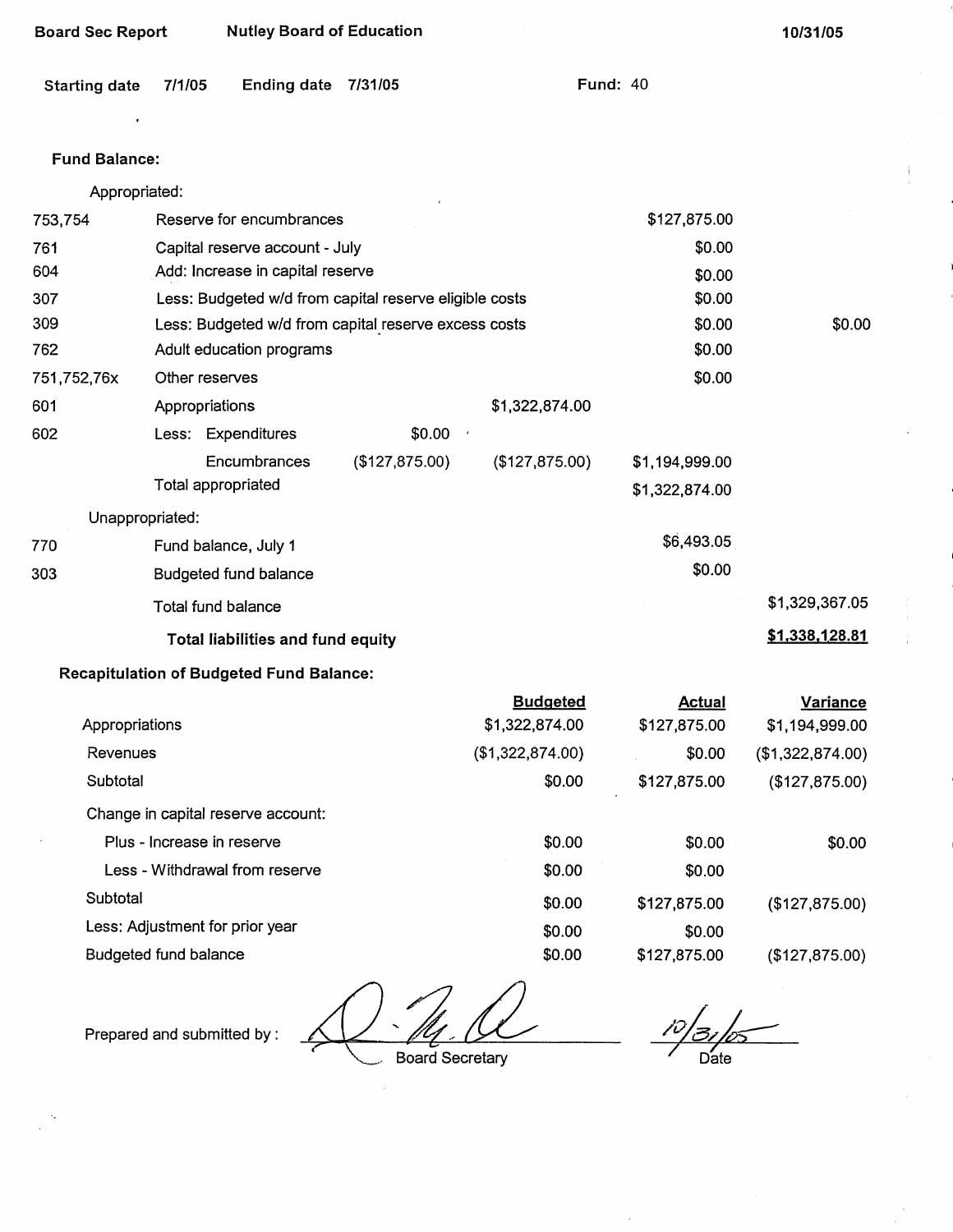$\mathbf{v}$ 

 $\begin{array}{c} \begin{array}{c} \begin{array}{c} \end{array} \end{array} \end{array}$ 

|          | <b>Starting date</b><br>7/1/05<br><b>Ending date</b><br>7/31/05 | <b>Fund: 50</b> |               |
|----------|-----------------------------------------------------------------|-----------------|---------------|
|          | <b>Assets and Resources</b>                                     |                 |               |
|          | Assets:                                                         |                 | (\$4,905.69)  |
| 101      | Cash in bank                                                    |                 | \$0.00        |
|          | $102 - 106$<br>Cash Equivalents                                 |                 | \$0.00        |
| 111      | Investments                                                     |                 | \$0.00        |
| 116      | Capital Reserve Account                                         |                 |               |
| 121      | Tax levy Receivable                                             |                 | \$0.00        |
|          | Accounts Receivable:                                            |                 |               |
| 132      | Interfund                                                       | \$0.00          |               |
| 141      | Intergovernmental - State                                       | \$0.00          |               |
| 142      | Intergovernmental - Federal                                     | \$0.00          |               |
| 143      | Intergovernmental - Other                                       | \$0.00          |               |
| 153, 154 | Other (net of estimated uncollectable of \$                     | \$0.00          | \$0.00        |
|          | Loans Receivable:                                               |                 |               |
| 131      | Interfund                                                       | \$0.00          |               |
| 151, 152 | Other (Net of estimated uncollectable of \$                     | \$0.00          | \$0.00        |
|          | <b>Other Current Assets</b>                                     |                 | \$15,874.03   |
|          | <b>Resources:</b>                                               |                 |               |
| 301      | <b>Estimated revenues</b>                                       | \$0.00          |               |
| 302      | Less revenues                                                   | (\$13,468.49)   | (\$13,468.49) |
|          | <b>Total assets and resources</b>                               |                 | ( \$2,500.15) |
|          | <b>Liabilities and fund equity</b>                              |                 |               |
|          | Liabilities:                                                    |                 |               |
| 101      | Cash in bank                                                    |                 | (\$4,905.69)  |
| 411      | Intergovernmental accounts payable - state                      |                 | \$0.00        |
| 421      | Accounts payable                                                |                 | \$0.00        |
| 431      | Contracts payable                                               |                 | \$0.00        |
| 451      | Loans payable                                                   |                 | \$0.00        |
| 481      | Deferred revenues                                               |                 | \$4,051.52    |
|          | Other current liabilities                                       |                 | \$7,419.83    |
|          | <b>Total liabilities</b>                                        |                 | \$11,471.35   |

 $\ddot{\phantom{0}}$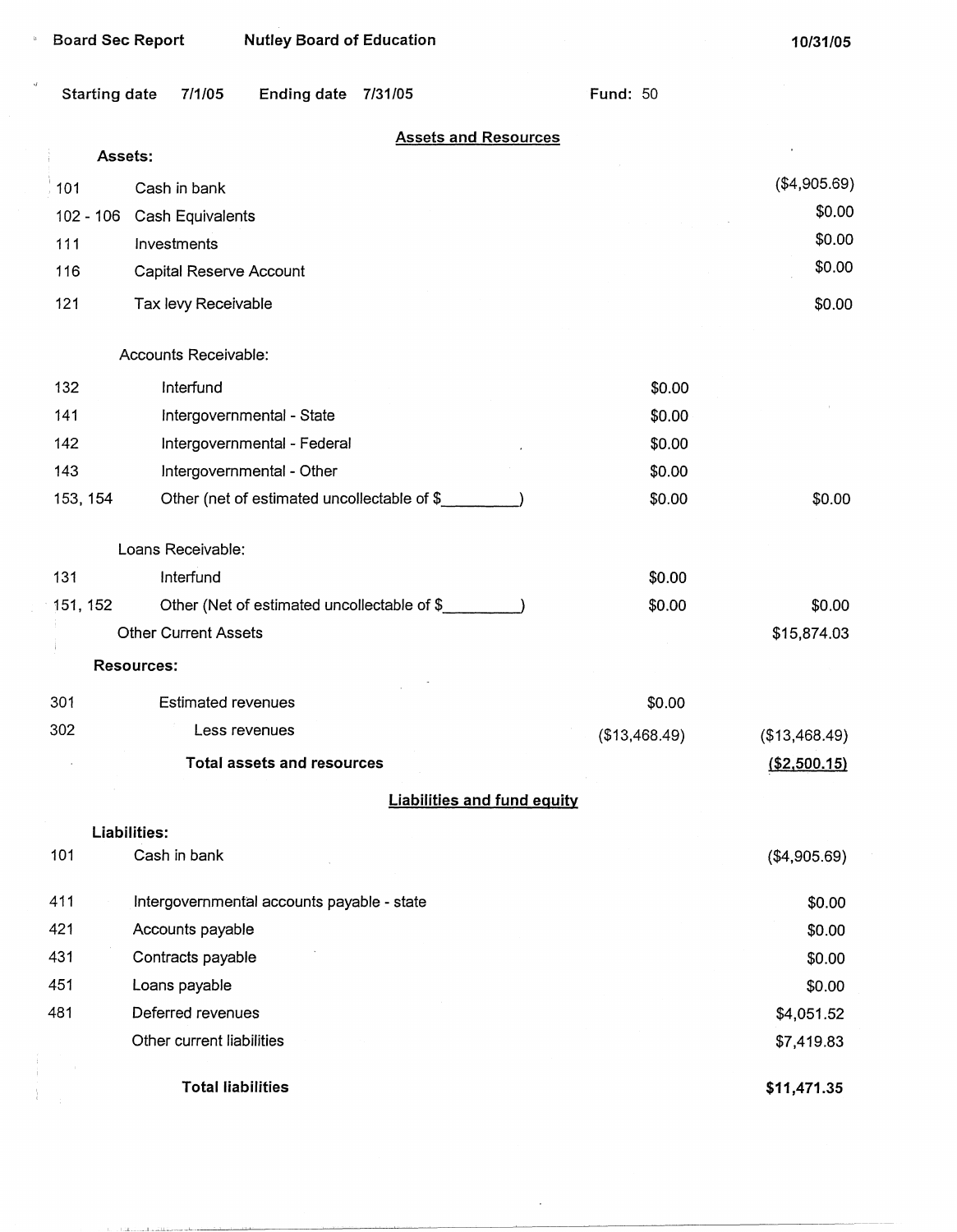| <b>Board Sec Report</b> |                            | <b>Nutley Board of Education</b>                |                                                        |                 | 10/31/05        |                 |
|-------------------------|----------------------------|-------------------------------------------------|--------------------------------------------------------|-----------------|-----------------|-----------------|
| <b>Starting date</b>    | 7/1/05                     | <b>Ending date</b>                              | 7/31/05                                                |                 | <b>Fund: 50</b> |                 |
| <b>Fund Balance:</b>    |                            |                                                 |                                                        |                 |                 |                 |
| Appropriated:           |                            |                                                 |                                                        |                 |                 |                 |
| 753,754                 |                            | Reserve for encumbrances                        |                                                        |                 | \$138,533.84    |                 |
| 761                     |                            | Capital reserve account - July                  |                                                        |                 | \$0.00          |                 |
| 604                     |                            | Add: Increase in capital reserve                |                                                        |                 | \$0.00          |                 |
| 307                     |                            |                                                 | Less: Budgeted w/d from capital reserve eligible costs |                 | \$0.00          |                 |
| 309                     |                            |                                                 | Less: Budgeted w/d from capital reserve excess costs   |                 | \$0.00          | \$0.00          |
| 762                     |                            | Adult education programs                        |                                                        |                 | \$0.00          |                 |
| 751,752,76x             | Other reserves             |                                                 |                                                        |                 | \$0.00          |                 |
| 601                     | Appropriations             |                                                 |                                                        | \$0.00          |                 |                 |
| 602                     |                            | Less: Expenditures                              | (\$13,971.50)                                          |                 |                 |                 |
|                         |                            | Encumbrances                                    | (\$138,533.84)                                         | (\$152,505.34)  | (\$152,505.34)  |                 |
|                         | <b>Total appropriated</b>  |                                                 |                                                        |                 | (\$13,971.50)   |                 |
| Unappropriated:         |                            |                                                 |                                                        |                 |                 |                 |
| 770                     |                            | Fund balance, July 1                            |                                                        |                 | \$0.00          |                 |
| 303                     |                            | Budgeted fund balance                           |                                                        |                 | \$0.00          |                 |
|                         | Total fund balance         |                                                 |                                                        |                 |                 | (\$13,971.50)   |
|                         |                            | <b>Total liabilities and fund equity</b>        |                                                        |                 |                 | ( \$2,500.15)   |
|                         |                            | <b>Recapitulation of Budgeted Fund Balance:</b> |                                                        |                 |                 |                 |
|                         |                            |                                                 |                                                        | <b>Budgeted</b> | <b>Actual</b>   | <b>Variance</b> |
| Appropriations          |                            |                                                 |                                                        | \$0.00          | \$152,505.34    | (\$152,505.34)  |
| Revenues                |                            |                                                 |                                                        | \$0.00          | (\$13,468.49)   | \$13,468.49     |
| Subtotal                |                            |                                                 |                                                        | \$0.00          | \$139,036.85    | (\$139,036.85)  |
|                         |                            | Change in capital reserve account:              |                                                        |                 |                 |                 |
|                         | Plus - Increase in reserve |                                                 |                                                        | \$0.00          | \$0.00          | \$0.00          |

Less - Withdrawal from reserve Subtotal Less: Adjustment for prior year

Budgeted fund balance

Prepared and submitted by :

Board Secretary

\$0.00

\$0.00 \$0.00 \$0.00

*/la~r-7 l-*Date

(\$139,036.85)

(\$139,036.85)

\$0.00

\$0.00

\$139,036.85

\$139,036.85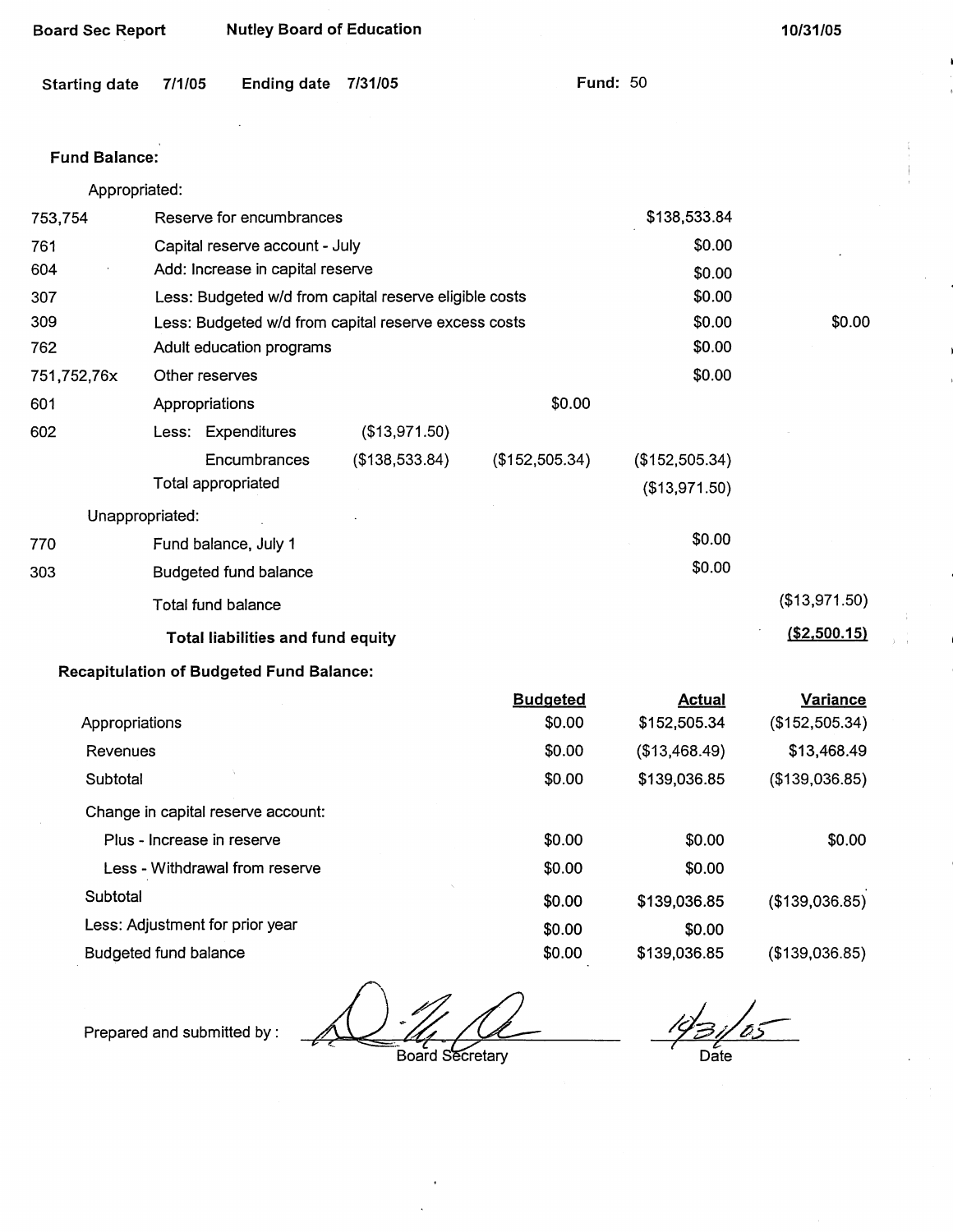$\downarrow$ 

 $\sim$ 

 $\lambda$ 

| <b>Starting date</b> | <b>Ending date</b><br>7/1/05<br>7/31/05     | <b>Fund: 55</b> |              |
|----------------------|---------------------------------------------|-----------------|--------------|
|                      | <b>Assets and Resources</b>                 |                 |              |
| Assets:              |                                             |                 |              |
| 101                  | Cash in bank                                |                 | \$109,599.36 |
| 102 - 106            | Cash Equivalents                            |                 | \$500.00     |
| 111                  | Investments                                 |                 | \$0.00       |
| 116                  | Capital Reserve Account                     |                 | \$0.00       |
| 121                  | Tax levy Receivable                         |                 | \$0.00       |
|                      | Accounts Receivable:                        |                 |              |
| 132                  | Interfund                                   | \$38,836.94     |              |
| 141                  | Intergovernmental - State                   | \$0.00          |              |
| 142                  | Intergovernmental - Federal                 | \$0.00          |              |
| 143                  | Intergovernmental - Other                   | \$0.00          |              |
| 153, 154             | Other (net of estimated uncollectable of \$ | \$0.00          | \$38,836.94  |
|                      | Loans Receivable:                           |                 |              |
| 131                  | Interfund                                   | \$0.00          |              |
| 151, 152             | Other (Net of estimated uncollectable of \$ | \$0.00          | \$0.00       |
|                      | <b>Other Current Assets</b>                 |                 | \$0.00       |
|                      | Resources:                                  |                 |              |
| 301                  | <b>Estimated revenues</b>                   | \$0.00          |              |
| 302                  | Less revenues                               | \$0.00          | \$0.00       |
|                      | <b>Total assets and resources</b>           |                 | \$148,936.30 |
|                      | <b>Liabilities and fund equity</b>          |                 |              |
|                      | Liabilities:                                |                 |              |

| 411 | Intergovernmental accounts payable - state | \$0.00       |
|-----|--------------------------------------------|--------------|
| 421 | Accounts payable                           | \$754.81     |
| 431 | Contracts payable                          | \$0.00       |
| 451 | Loans payable                              | \$0.00       |
| 481 | Deferred revenues                          | \$0.00       |
|     | Other current liabilities                  | \$183,840.66 |
|     | <b>Total liabilities</b>                   | \$184,595.47 |

 $\sim 10^{11}$